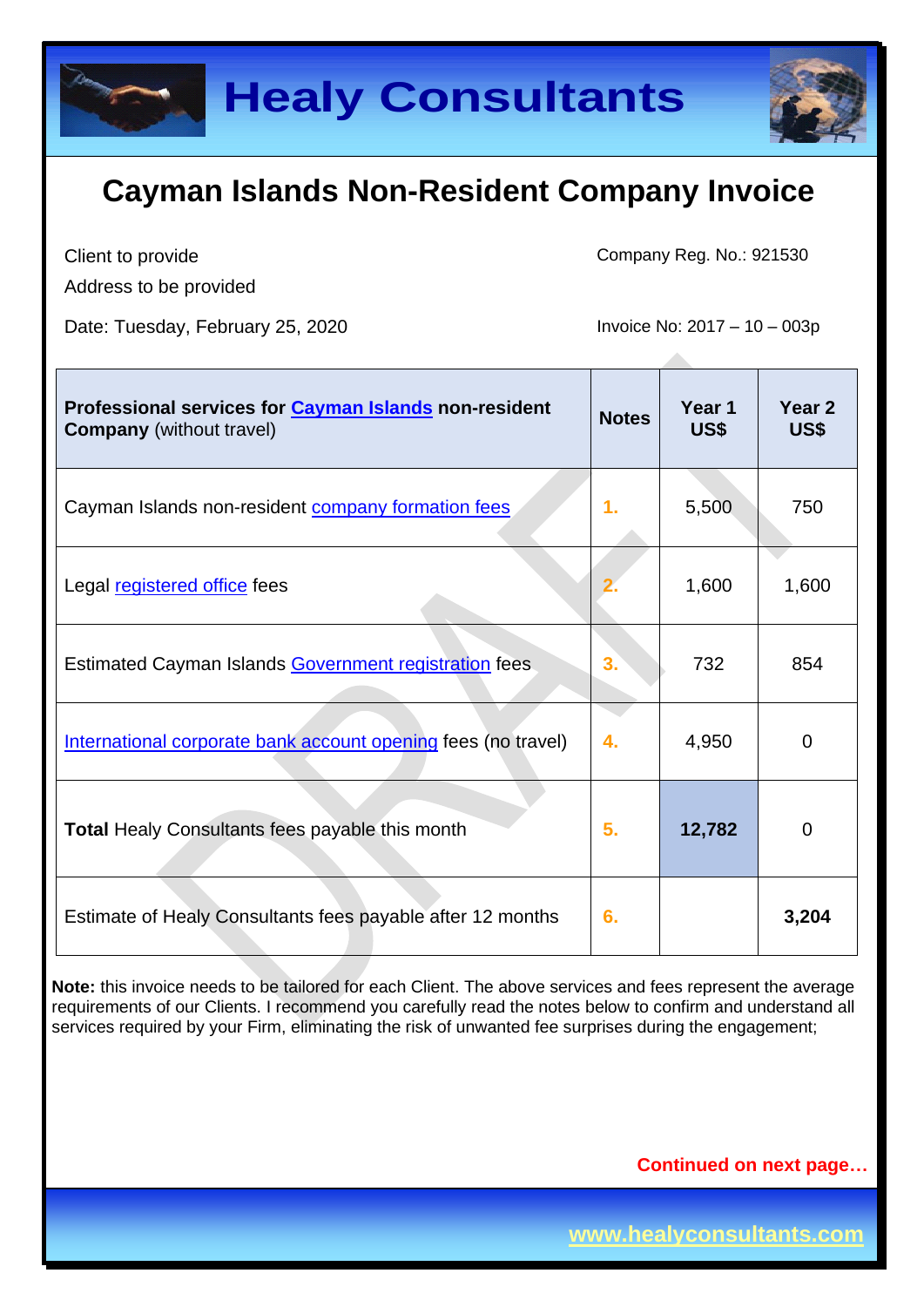**Healy Consultants**

## **Cayman Islands Non-Resident Company Invoice**

#### *Notes to invoice above*

**1.** Healy Consultants fees to efficiently and effectively complete Cayman Islands company registration within two [weeks](http://www.healyconsultants.com/cayman-islands-company-registration/fees-timelines/#timelines) by **i)** choosing the optimum regulatory license for our Client's business activities; **ii)** reserving a company name with [General Registry;](http://www.ciregistry.gov.ky/portal/page/portal/reghome) **iii)** settling our accountant and lawyer fees and **iv)** preparing a high quality company incorporation application for [General Registry;](http://www.ciregistry.gov.ky/portal/page/portal/reghome)

All [engagement fees](http://www.healyconsultants.com/company-registration-fees/) (click link) are agreed and paid up front and agree to the fees published on our country web pages. Consequently, there are no hidden fees, surprises or ambushes throughout the engagement. All engagement deadlines are agreed up front in the form of a [detailed](http://www.healyconsultants.com/index-important-links/example-project-plan/)  [project plan,](http://www.healyconsultants.com/index-important-links/example-project-plan/) mapping out [deliverables](http://www.healyconsultants.com/deliverables-to-our-clients/) by week throughout the engagement term;

Every week during the engagement, Healy Consultants will email our Client a [detailed status](http://www.healyconsultants.com/index-important-links/weekly-engagement-status-email/)  [update.](http://www.healyconsultants.com/index-important-links/weekly-engagement-status-email/) Our Client is immediately informed of engagement problems together with solutions. Your dedicated engagement manager is reachable by phone, Skype, live chat and email and will communicate in your preferred language;

[Effective 1 January 2019,](http://www.gov.ky/portal/pls/portal/docs/1/12738510.PDF) locally-incorporated Cayman Islands entities, foreign entities registered in Cayman Islands and limited partnerships engaging in **i)** holding company activities **ii)** banking business **iii)** distribution and service centre business **iv)** finance and leasing **v)** fund management **vi)** headquarters business **vii)** insurance **viii)** intellectual property holding and **ix)** shipping are required to employ local staff and lease a physical office;

- **2.** In accordance with [section 50 of Cayman Islands Companies Law 2013,](http://www.cimoney.com.ky/WorkArea/DownloadAsset.aspx?id=2147484123) a non-resident company shall as from the date of its incorporation have a legal registered office in Cayman Islands, to which all official government communications and notices may be addressed. To comply with this statutory requirement, Healy Consultants' Cayman Islands office will be the registered office address for your company. Thereafter, this address will be used to receive government correspondence and all government communications. Most of our Clients wish to place [Healy Consultants'](http://www.healyconsultants.com/corporate-outsourcing-services/company-secretary-and-legal-registered-office/) office address on invoices, contracts, websites and business cards;
- **3.** This fee is an estimate of government costs payable during your Firm's engagement. For transparency purposes, all government fee payments will be supported by original receipts and invoices. Examples of government costs **i)** reserving the company name with the [General](http://www.ciregistry.gov.ky/portal/page/portal/reghome)  [Registry;](http://www.ciregistry.gov.ky/portal/page/portal/reghome) **ii)** certification of the company Memorandum & Articles of Association; and **iii)** registering the company with the Cayman Islands [General Registry.](http://www.ciregistry.gov.ky/portal/page/portal/reghome) Following engagement completion, Healy Consultants will refund our Client any excess of funds received over actual Government costs paid;

**Continued on next page…**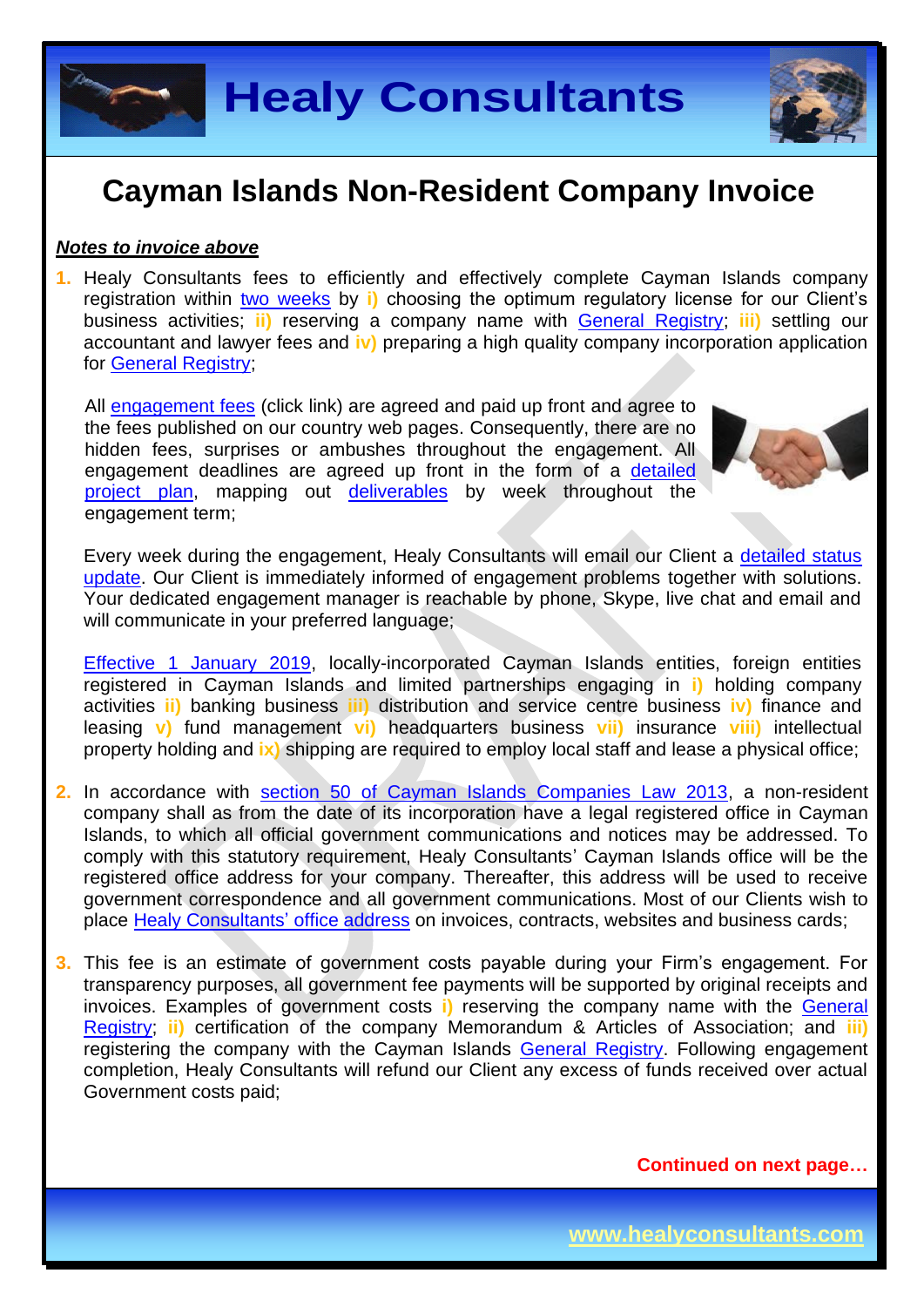

4. Healy Consultants will be pleased to open a Cayman Islands **[corporate bank account](http://www.healyconsultants.com/country-comparisons/corporate-banking-options-without-travel/)** without our Client travel. It is a time consuming task, and Healy Consultants will shelter our Client from the associated administrative challenges. As you can appreciate, it is a difficult task to obtain bank account approval through a newly formed company when shareholders, directors and bank signatories reside overseas;

**Continued on next page…**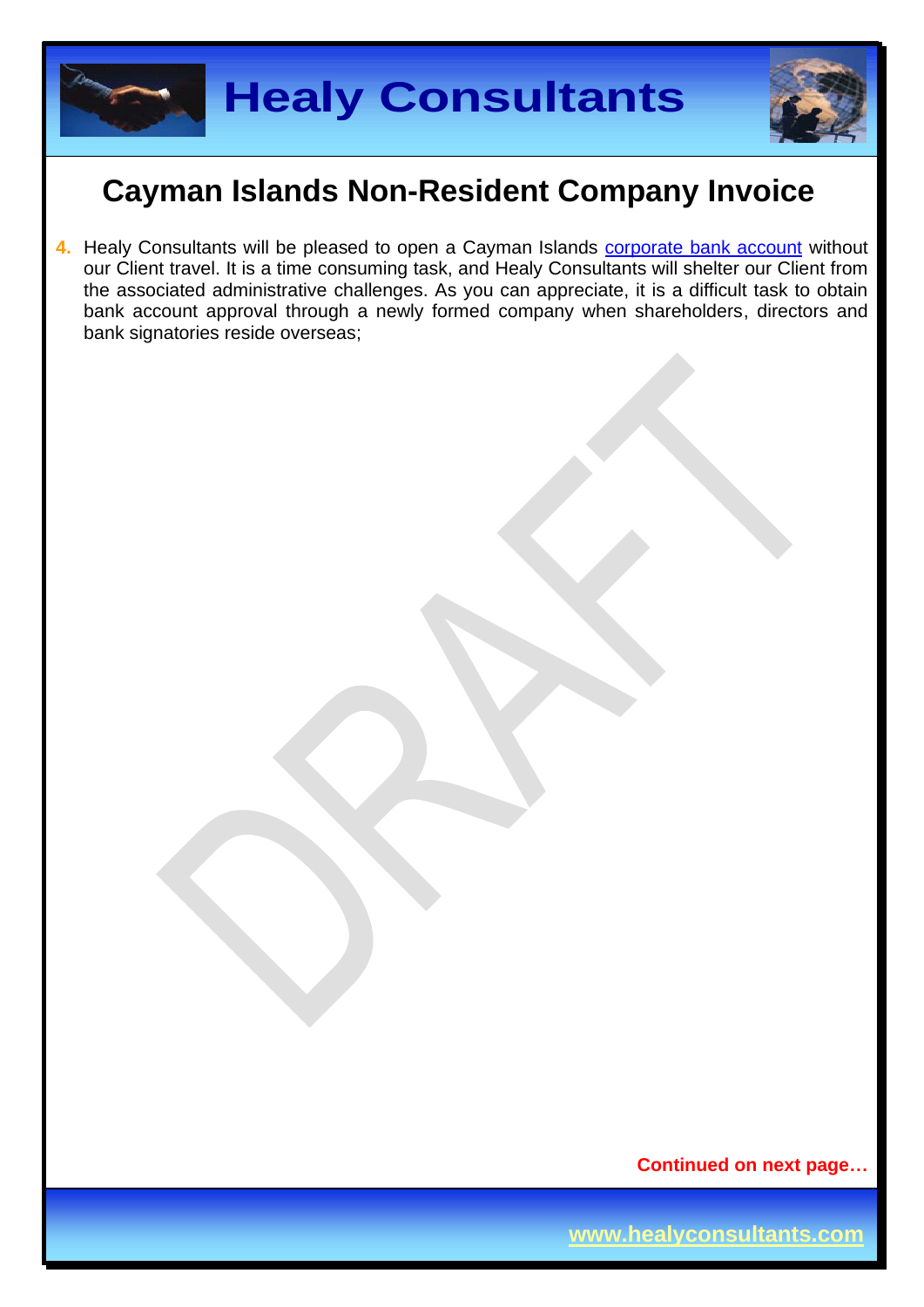



Healy Consultants will prepare a business plan for the bank to optimize the probability of corporate bank account approval. Depending on our Client's business and nationality, there is a 10% probability the banks will request a bank signatory to travel for a one-hour bank interview. Healy Consultants will try its best to negotiate with the bank for a travel exemption. If our Client must travel to Cayman Islands for corporate bank account opening, Healy Consultants will refund our Client US\$950;

If our Client is not comfortable with only a Cayman Islands corporate bank account, Healy Consultants will be pleased to open [an international corporate bank account](http://www.healyconsultants.com/international-banking/) (click link) outside of Cayman Islands. Examples include New York, Germany, Liechtenstein, Austria, Bulgaria, South Africa, Australia, London, South America or Dubai. All banks will be top tier banks in these countries with excellent internet banking services. Example of our global banking partners include HSBC, Standard Chartered Bank, Citibank, Barclays, Standard bank, ANZ bank, VTB bank, UBS, Credit Suisse;

The banks enjoy ultimate power of approval of corporate bank account applications. Consequently, guaranteed success is outside of Healy Consultants' control. What is inside our control is the preparation and submission of a high quality bank application that maximizes the likelihood of approval. To date, we enjoy a 100% approval record because of our global [banking relationships](http://www.healyconsultants.com/international-banking/corporate-accounts/) and determination.

Global banks continue to tighten corporate bank account opening procedures, their internal compliance departments completing more thorough due diligence of Clients. Consequently, our Clients should expect the bank account approval period to take up to 4 weeks. Furthermore, global banks now require evidence of proof of business in the country where the corporate bank account will be, including sales contracts or lease agreement;

**Standard** Chartered





**Continued on next page…**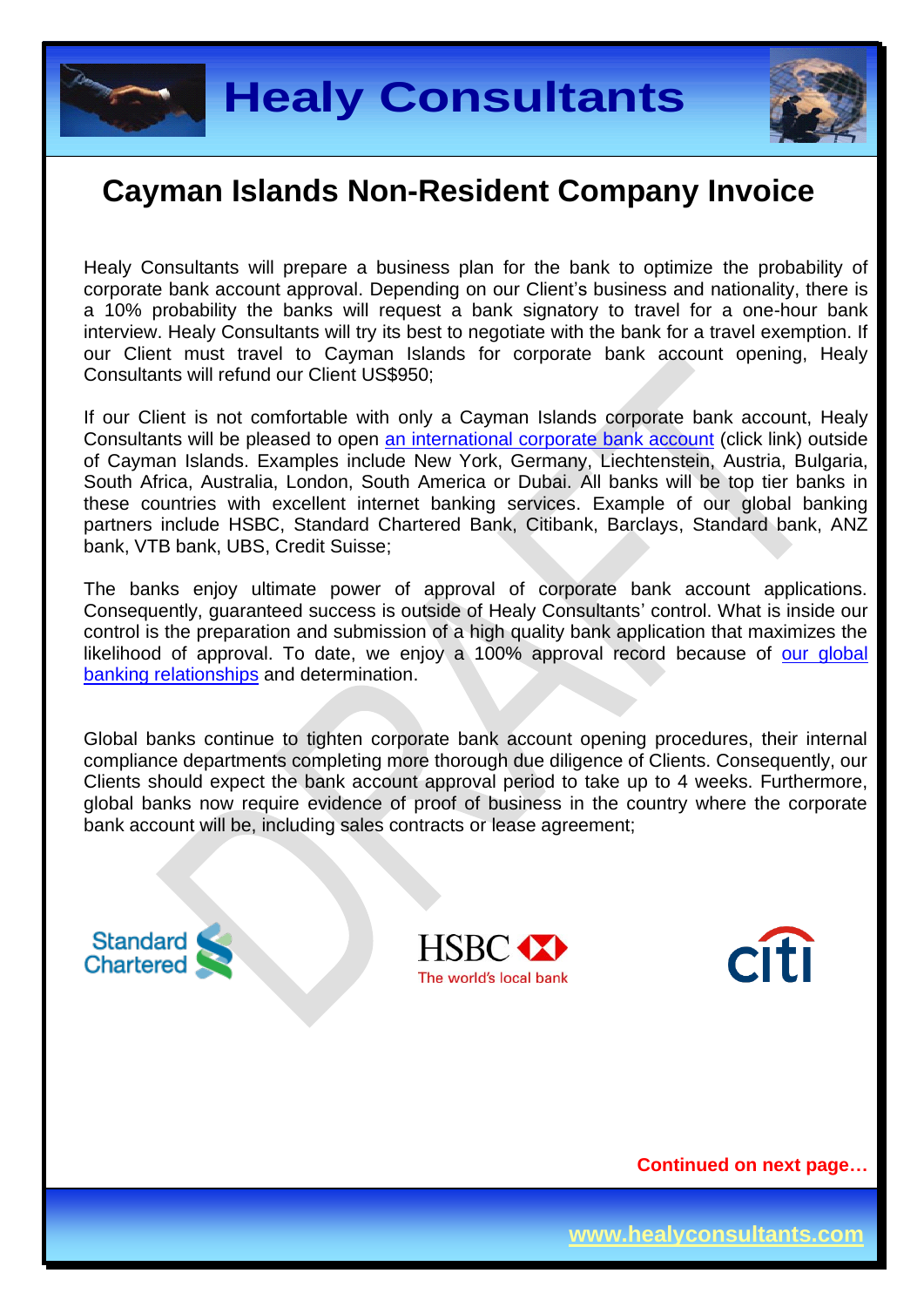



- **5.** All fees quoted in this invoice correspond to fees quoted [on Healy Consultants'](http://www.healyconsultants.com/company-registration-fees/) website. Please review this invoice carefully to identify errors. During the rush of the business day, it is possible that Healy Consultants inadvertently made fee calculation errors, typing errors or omitted services or omitted historic fee payments from Clients. In the unfortunate event you identify invoice errors, please revert to me directly re the same. I apologize in advance if I or my staff made invoice errors;
- **6.** Assuming our Clients re-engage Healy Consultants in year 2, this fee is an estimate of the fees payable next year, 12 months after the date of company registration;
- **7.** If our Client requires company secretarial services from Healy Consultants, our fee to provide this service is an additional US\$1,350 per annum;
- **8.** The fees quoted in this invoice are a prediction of the fees required to efficiently and effectively complete this engagement in a timely manner. If during the engagement Healy Consultants realizes that the project is more complex than anticipated, requiring a large additional investment of time, my Firm will revert to request additional fees. If Healy Consultants completes the engagement faster and more easily than expected, Healy Consultants is happy to refund some fees to our Client;
- **9.** Engage Healy Consultants to [project manage](http://www.healyconsultants.com/project-manage-engagements/) business set up in every country on the planet. We are the best in the [world](http://www.healyconsultants.com/best-in-the-world/) at what we do, timely completing the  $A$  to  $Z$  of every country engagement;
- **10.**If our Client and Healy Consultants properly plan this engagement, our Clients' will *not* have to travel during this engagement. Healy Consultants will efficiently and effectively complete company registration and corporate bank account opening in a timely manner without our Client presence. Instead, our Client will need to **i)** sign and get documents legalized in the embassy in their country of origin and **ii)** courier the originals to Healy Consultants office;



11. If our Client requires non-resident nominee shareholder and director services [\(click link\),](http://www.healyconsultants.com/corporate-outsourcing-services/nominee-shareholders-directors/) Healy Consultants will be pleased to assist. Our fee for professional, passive nominee non-resident corporate shareholder amounts to US\$2,100 per annum. Our fee to be both non-resident nominee director and shareholder amounts to US\$6,600 per annum. Being the sole shareholders and sole director of a Client's company exposes Healy Consultants to reputation, litigation and financial risk;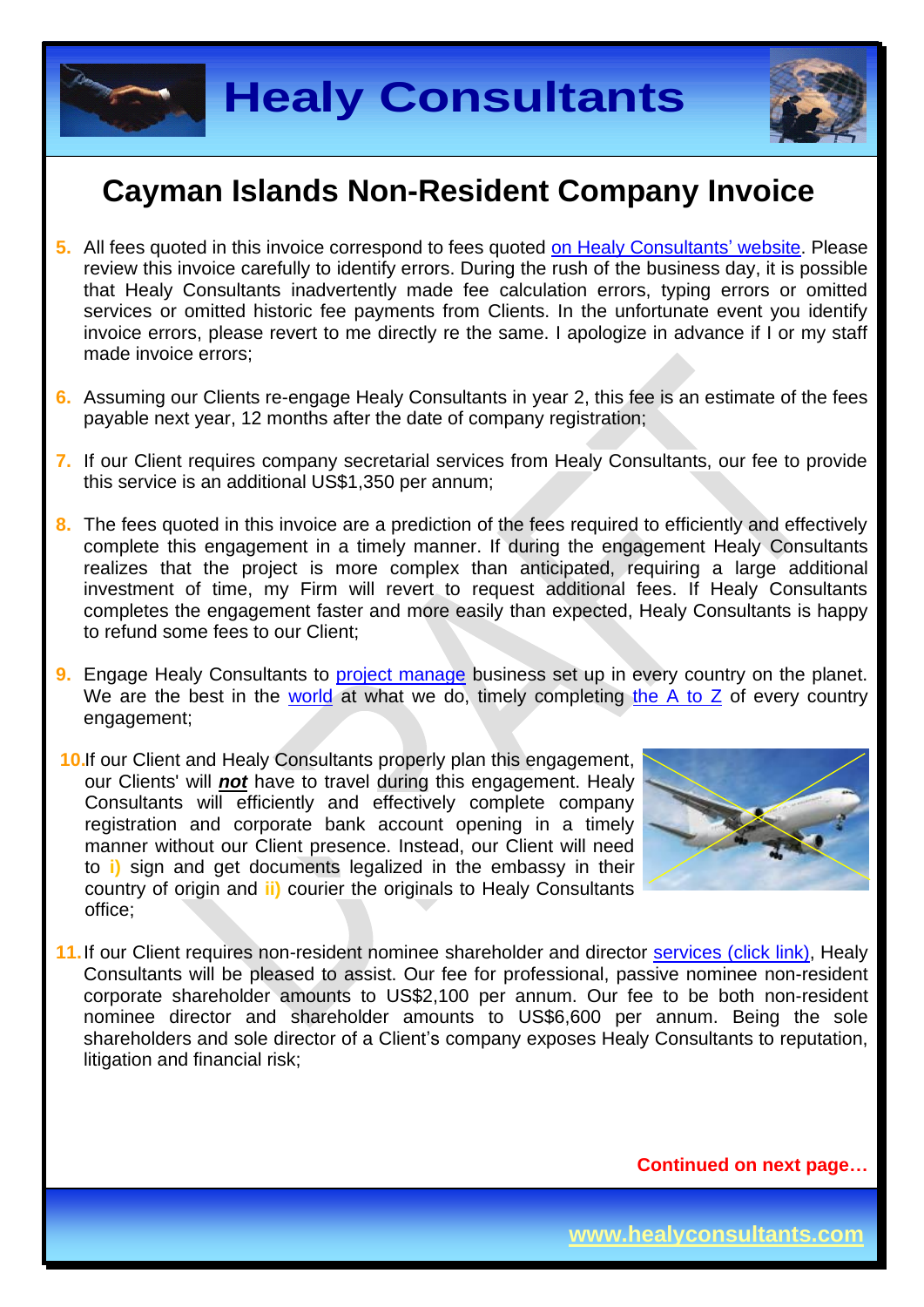



- **12.**If required, Healy Consultants will be pleased to assist your firm to secure employee [visa](http://www.healyconsultants.com/corporate-advisory-services/migration/) approvals. Our fee is US\$3,950 for the first employee, US\$2,950 per employee thereafter. Our employee visa fees includes preparation of a quality visa application and submitting to the correct Government immigration officers. The Government enjoys ultimate power of approval of visa applications. Consequently, guaranteed success is outside of Healy Consultants' control. What is inside our control is the preparation and submission of a high quality immigration visa application that maximizes the likelihood of visa approval;
- **13.**Some of our Clients request Healy Consultants to provide temporary shared [office space](http://www.healyconsultants.com/virtual-office/) for 6 months until their preferred business premises is found. If your Firm requires this service, our one-time fee is US\$950. Monthly rental thereafter is paid directly to the landlord, independently of Healy Consultants;
- **14.**It is important our Clients are aware of their personal and corporate tax obligations in their country of residence and domicile. Let us know if you need Healy Consultants help to clarify your local and international annual tax reporting obligations;
- **15.**During the engagement, shareholders and directors' documents may need to be translated into the local language; before the Government and Bank approves company registration and corporate bank account opening respectively. Consequently, our Client should budget for possible additional translation and embassy attestation fees. Either our Client or Healy Consultants can complete this administrative task;

As always, Healy Consultants will negotiate with all third parties to eliminate or reduce additional engagement costs. For transparency purposes, all third party fee payments will be supported by original receipts and invoices. Examples of possible third party payments include **i)** embassy fees **ii)** notary public costs **iii)** official translator fees;

- **16.**Some of our Clients' require an [immediate country](http://www.healyconsultants.com/turnkey-solutions/) solution. With this strategy, within a day Healy Consultants can supply our Client **i)** an existing dormant Cayman Islands company number and **ii)** an already approved Cayman Islands corporate bank account number and **iii)** a business address. Turnkey solutions are attractive to those entrepreneurs who wish. to immediately close a country deal, sign a contract or invoice a customer;
- **17.**As stipulated on our [business website](http://www.healyconsultants.com/) and in section 3 of our engagement letter, Healy Consultants will only commence the engagement following **i)** settlement of our fees and **ii)** completion and signing of our legal engagement letter;
- **18.**Healy Consultants will only incorporate your company after 75% of [due diligence](http://www.healyconsultants.com/due-diligence/)  [documentation](http://www.healyconsultants.com/due-diligence/) is received by email. Healy Consultants will only open a corporate bank account after 100% of the Client's original due diligence documentation is received by courier;

**Continued on next page…**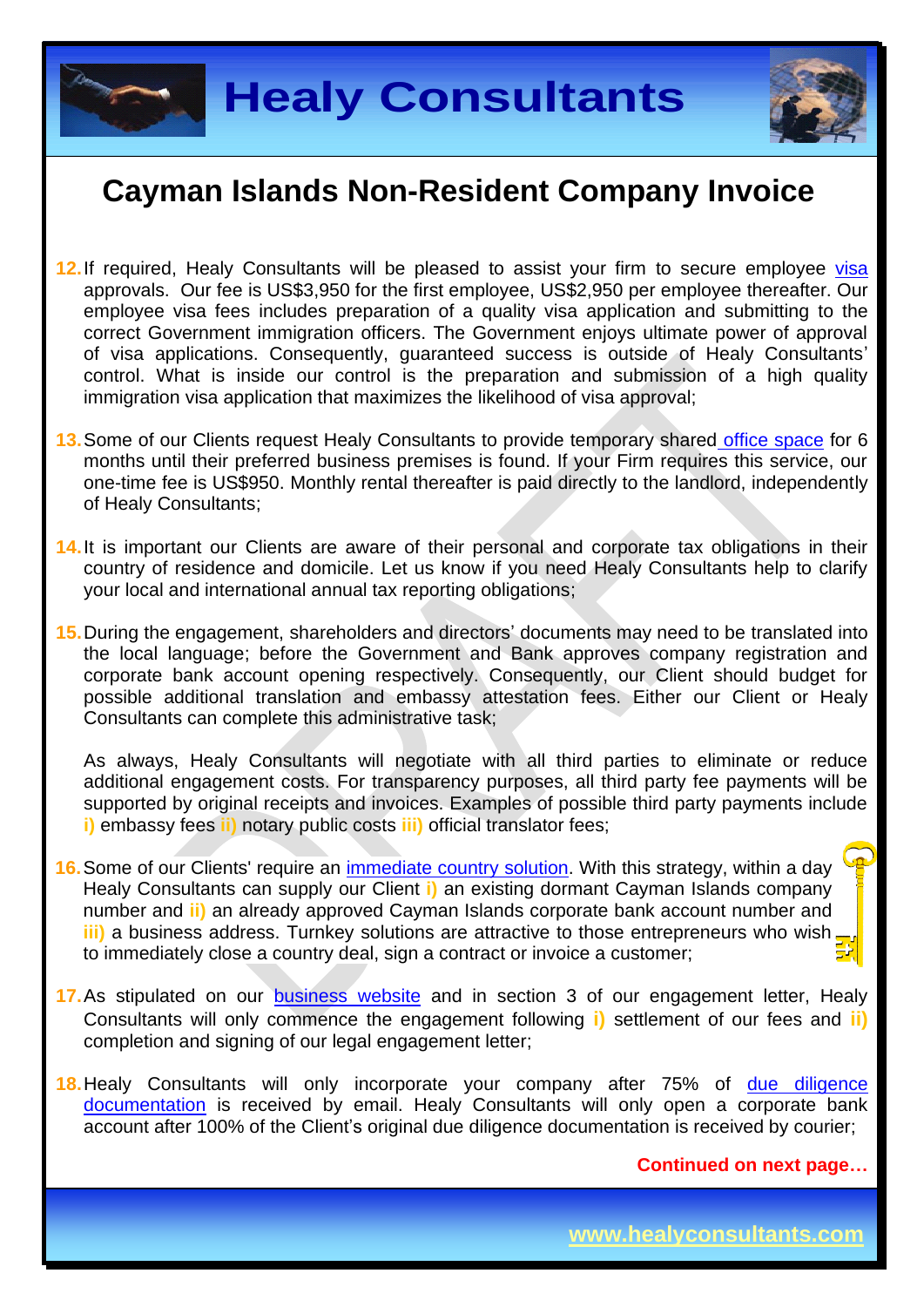



- **19.**During the annual renewal engagement with our Client, our in-house [Legal and Compliance](http://www.healyconsultants.com/about-us/key-personnel/cai-xin-profile/)  [Department \(click link\)](http://www.healyconsultants.com/about-us/key-personnel/cai-xin-profile/) reviews the quality and completeness of our Client file. Consequently, Healy Consultants may revert to our Client to ask for more up to date due diligence [documentation;](http://www.healyconsultants.com/due-diligence/)
- **20.**To assist our Clients to minimize foreign exchange costs, we offer the payment in SG\$, Euro, Pounds or US\$. Kindly let me know in which currency your Firm prefers to settle our fees and I will send an updated invoice, thank you;
- 21. Some of our Clients' engage Healy Consultants to [recruit \(click link\)](http://www.healyconsultants.com/corporate-outsourcing-services/how-we-help-our-clients-recruit-quality-employees/) local employees. We have a lot of experience in this area and we are quite skilled at securing quality candidates for our Clients';
- **22.**To efficiently and effectively complete your engagement in a timely manner, we recommend your Firm transfers these funds to Healy Consultants corporate bank account. Thereafter, our Incorporation and Banking Team will aggressively advance your engagement, providing your Firm daily feedback as to engagement status. I would be grateful if you email us the bank transfer advice slip to enable my Accounting Department to accurately and timely identify bank receipts:



### **Continued on next page…**